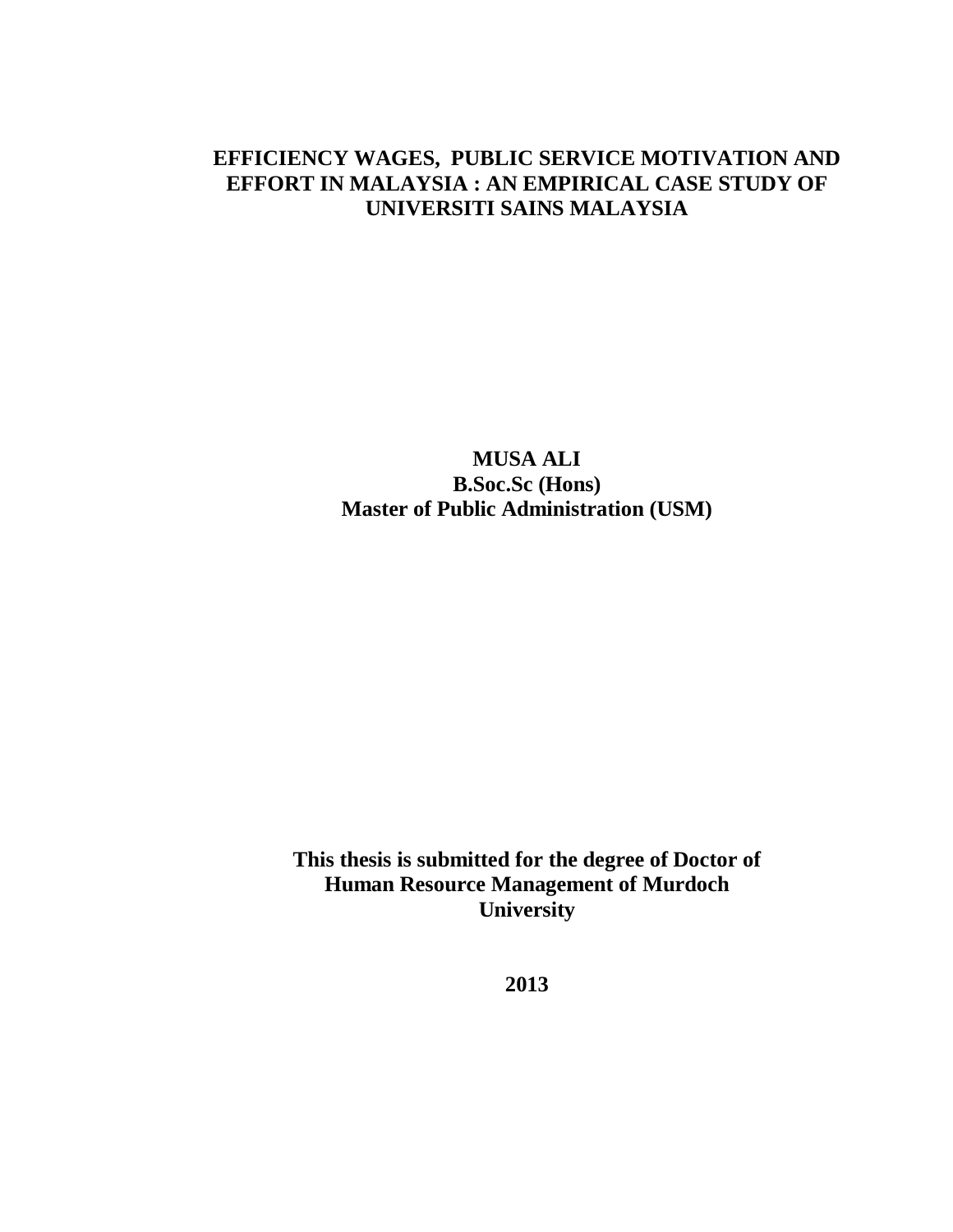### **DECLARATION**

I declare that this thesis is my own account of my research and contains as its main content work which has not previously been submitted for a degree at any tertiary education institution.

**……………………………….**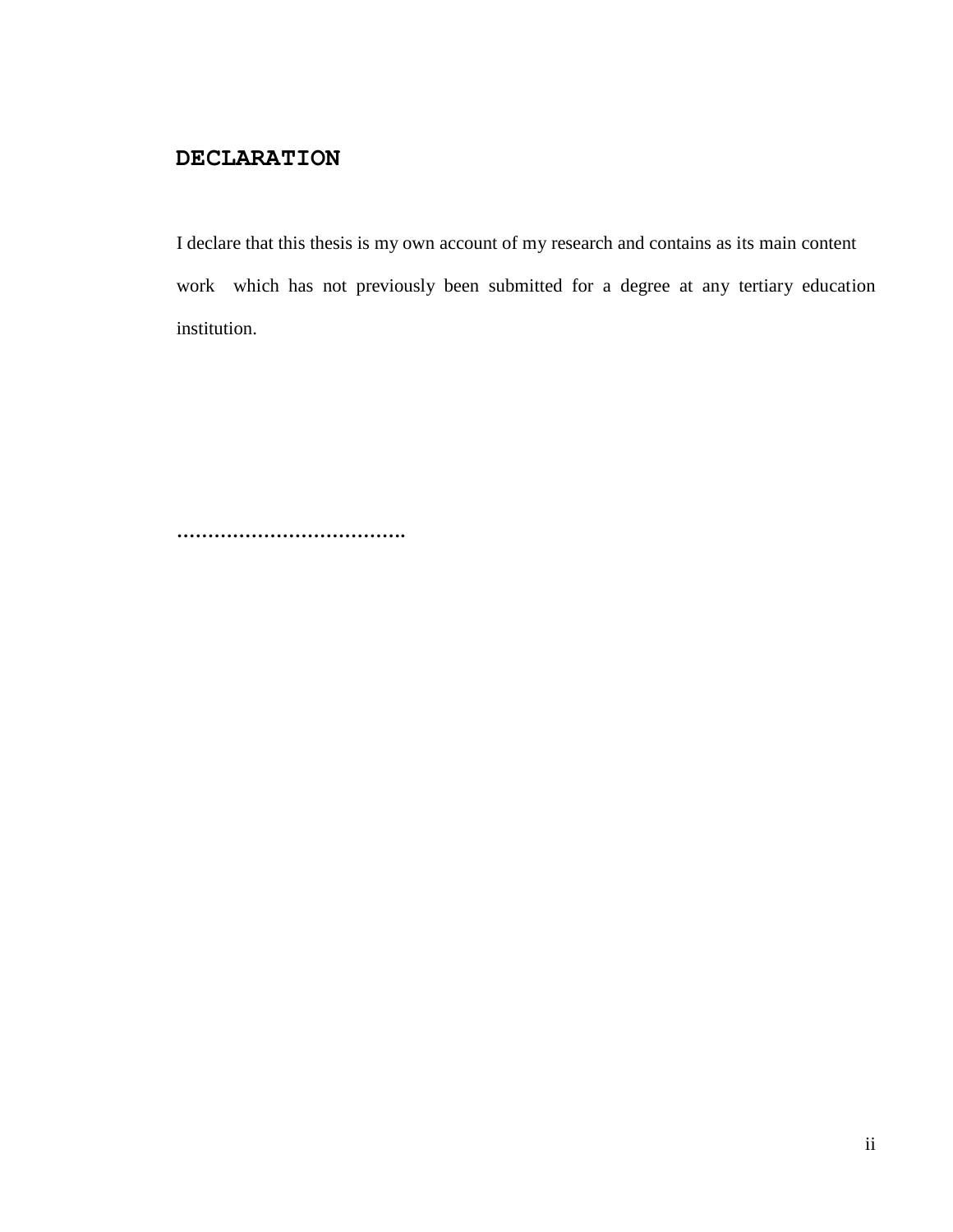#### **ACKNOWLEDGEMENT**

This dissertation owes a great deal to many people. This dissertation would not have been possible without the support, sacrifices, and understanding of my family - my loving wife Zurida and my son Amirul Solihin. I want to thank my parents, brothers and sisters for their never ending encouragement.

I would like to express my sincere appreciation to Ranald Taylor, who provided thoughtful and constructive comments on almost every aspect of this dissertation. He is an extraordinary supervisor and friend.

My gratitude also goes to the Universiti Sains Malaysia for giving me the opportunity and supporting me financially through Centre for Innovation and Productivity in Public Administration (CiPPA), USM to pursue my study. I am particularly indebted to Professor Mohammed Izham, former Director of Corporate Development Division, USM (currently a Professor at Qatar University) for his encouragement and continuous support during my study. I wish to thank all the staff member of USM who participated in this study.

I wish to thank Dato' Basaruddin Sezali, Director of Remuneration Division , Public Service Department, Malaysia and his staff for their generosity and support during process of salary data collection. My appreciation also goes to my friends in Perth, Cadell Buss, Stephen Burton, Leonard, Erika Russell, Patrick Goh, Mohammed Alraggas, Murali Tharan and in USM, Florence, Sezali, Akhiar, Anuar, Badrol and Fadzli for their support and assistance. Finally, I would like to thank Soun Wong, Senior Librarian at Murdoch University, for her guidance and assistance in my research needs.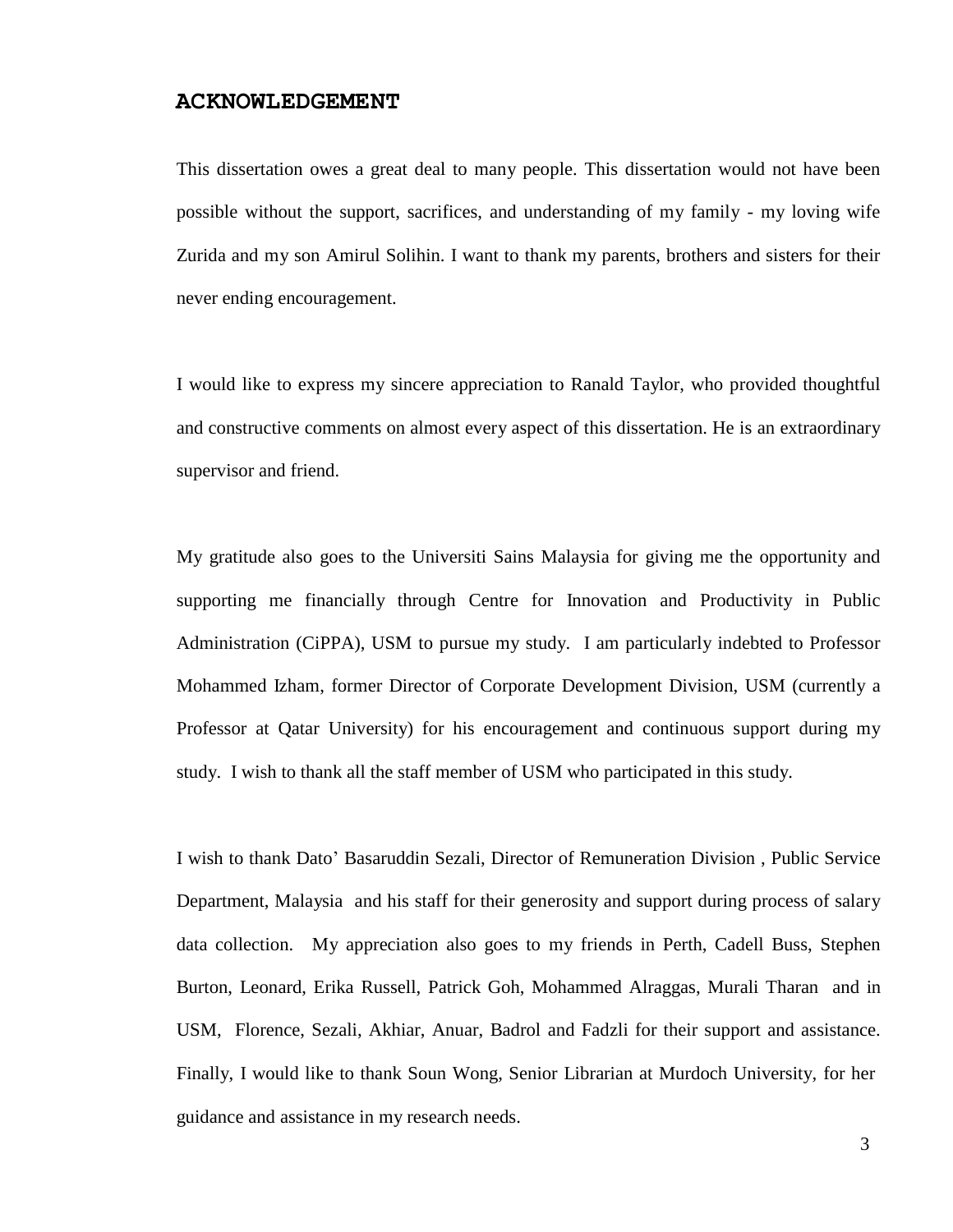#### **ABSTRACT**

Until now, the bulk of the studies conducted on the relationships between efficiency wages, public service motivation (PSM), and effort focused exclusively on developed and advanced countries. Very little has been written about these relationships on developing countries. Finding additional knowledge on the experiences of the developing countries would not only be helpful in improving the efficiency of public employees in developing countries, but would also help to enrich and expand this field of knowledge. Perhaps of more importance is that this study were provides some rare glimpses into the dynamics of the relationship between public sector employers and employees in achieving their prescribed outcomes from a developing world perspective. Malaysia is taken as a case study to explore and highlight some common problems shared by many developing countries in improving the efficiency of their public employees. As far as the author could judge (after an extensive review of the literature), this is the first attempt to analyse the relationships between efficiency wages, PSM, and effort on Malaysia.

The relationships between efficiency wage, PSM, and effort were analysed and tested on the Malaysian public sector using Universiti Sains Malaysia (USM) as a case study. This study found employees' effort levels in USM during the survey period were driven more so by PSM rather than by efficiency wages. This study also highlighted a few policy recommendations based on findings of this study.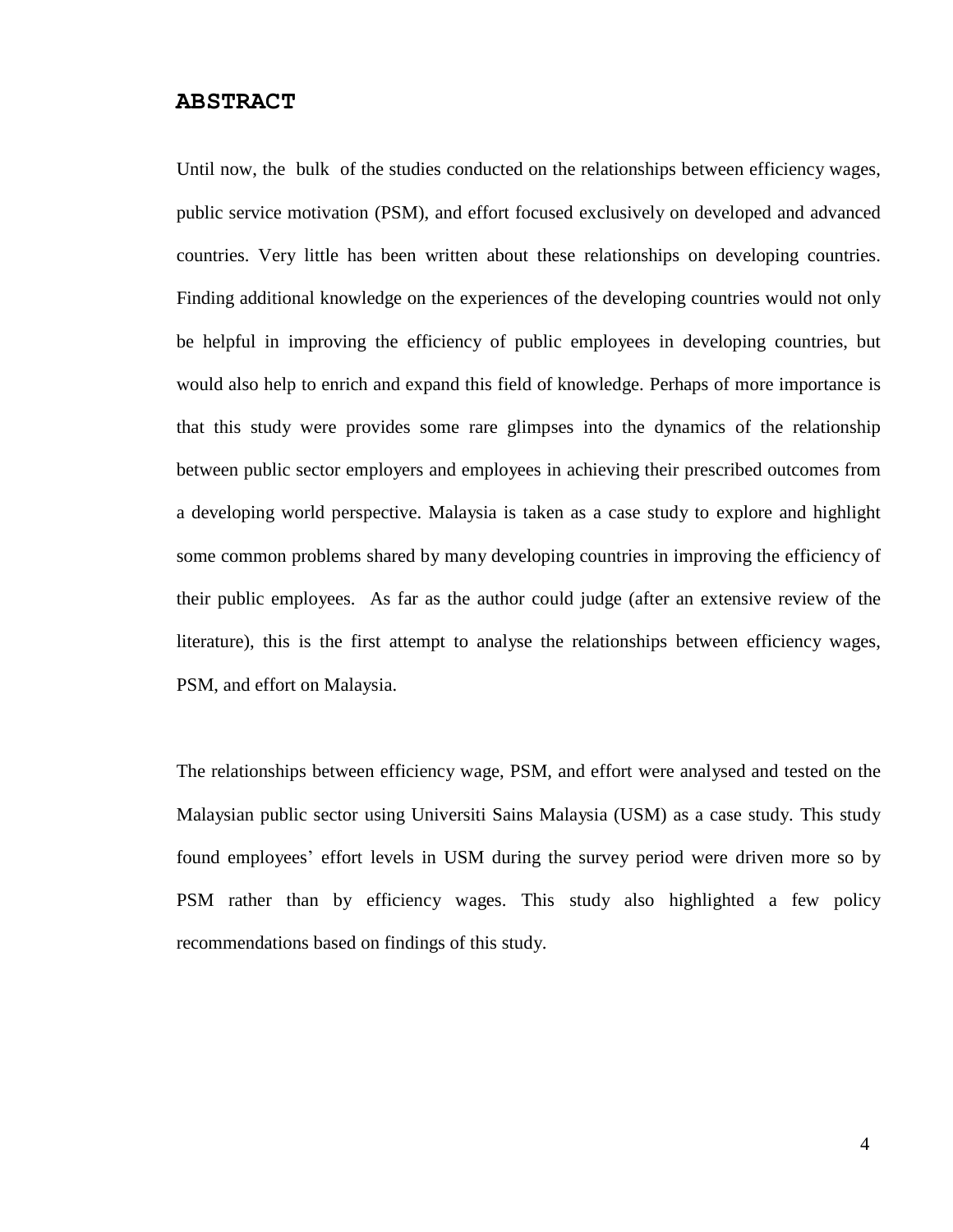# **CONTENTS**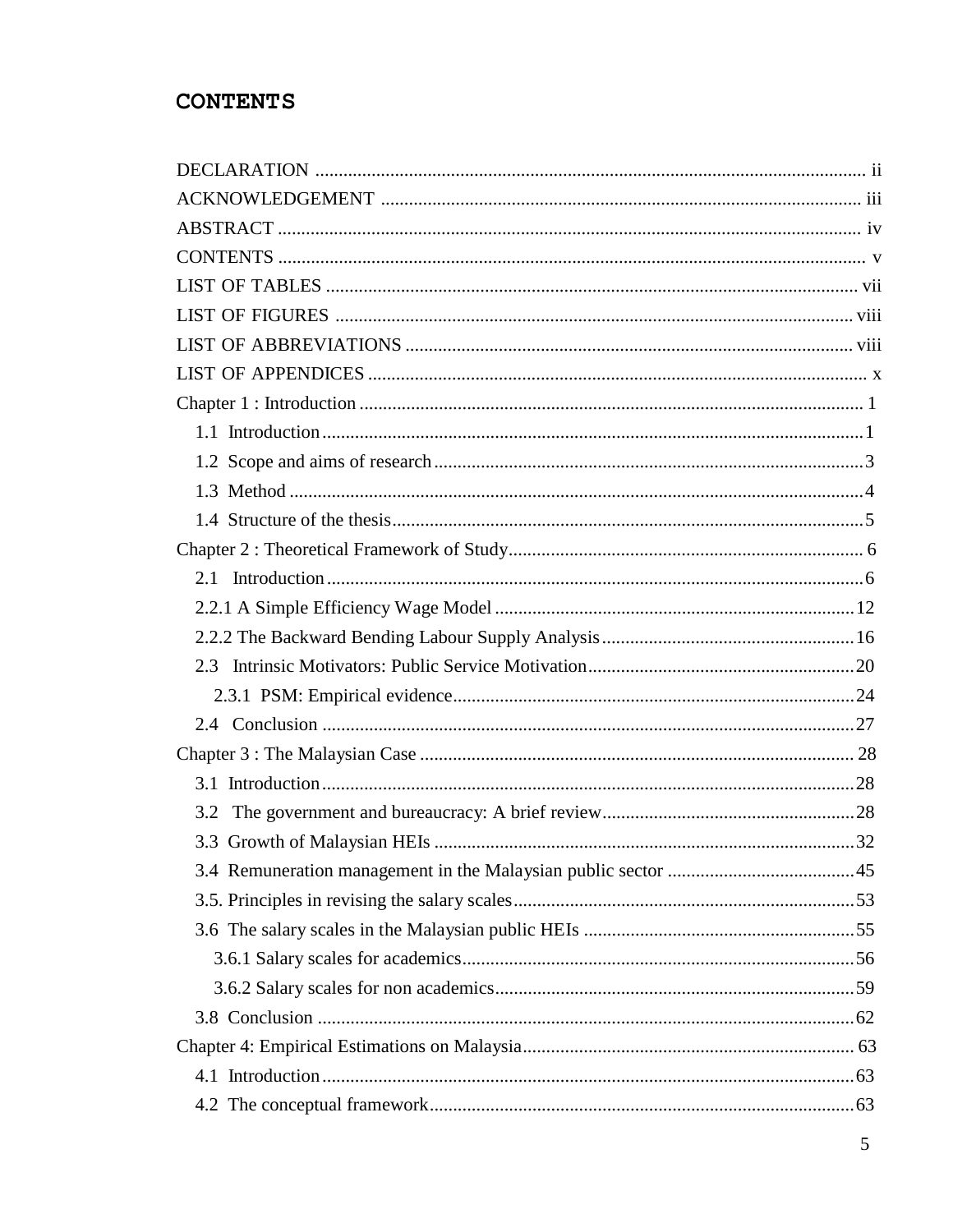| 4.3 Methodogical Framework: The Relationship between Efficiency Wages and Effort 64 |
|-------------------------------------------------------------------------------------|
|                                                                                     |
|                                                                                     |
| 4.4 Methodogical Framework (2nd part of study): Relationship between PSM and effort |
|                                                                                     |
|                                                                                     |
|                                                                                     |
|                                                                                     |
|                                                                                     |
|                                                                                     |
|                                                                                     |
|                                                                                     |
|                                                                                     |
|                                                                                     |
|                                                                                     |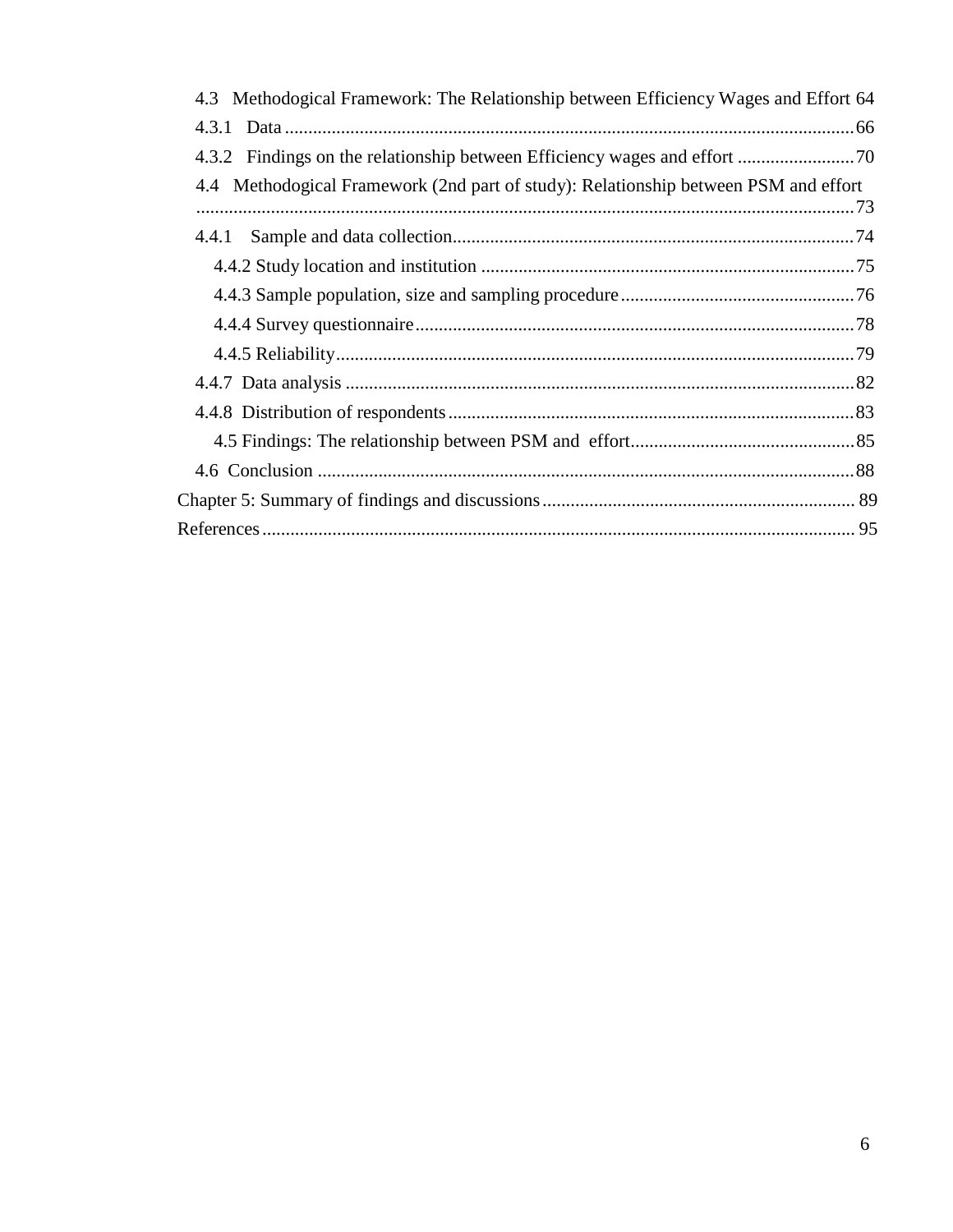### **LIST OF TABLES**

| Table No | <b>Title</b> |                                                                                            | Page |
|----------|--------------|--------------------------------------------------------------------------------------------|------|
|          |              |                                                                                            |      |
|          |              | Table 3.2: Shares in public expenditure for the various education sectors, Malaysia, 1966  |      |
|          |              |                                                                                            |      |
|          |              |                                                                                            |      |
|          |              | Table 3.5: The number of academics in the Malaysian HEIs for 2000 and 2007 43              |      |
|          |              | Table 3.6: The salaries commissions and committees, Malaysia, 1962 to 200246               |      |
|          |              | Table 4.1: The average monthly salary (in RM) and efficiency wage ratio $(e)$ based on job |      |
|          |              | Table 4.2: Elasticity of wage (ee) based on job classifications in Malaysian HEIs71        |      |
|          |              |                                                                                            |      |
|          |              |                                                                                            |      |
|          |              |                                                                                            |      |
|          |              | Table 4.6: Elasticity of PSM with respect to effort (ef) based on job classifications85    |      |
|          |              |                                                                                            |      |
|          |              |                                                                                            |      |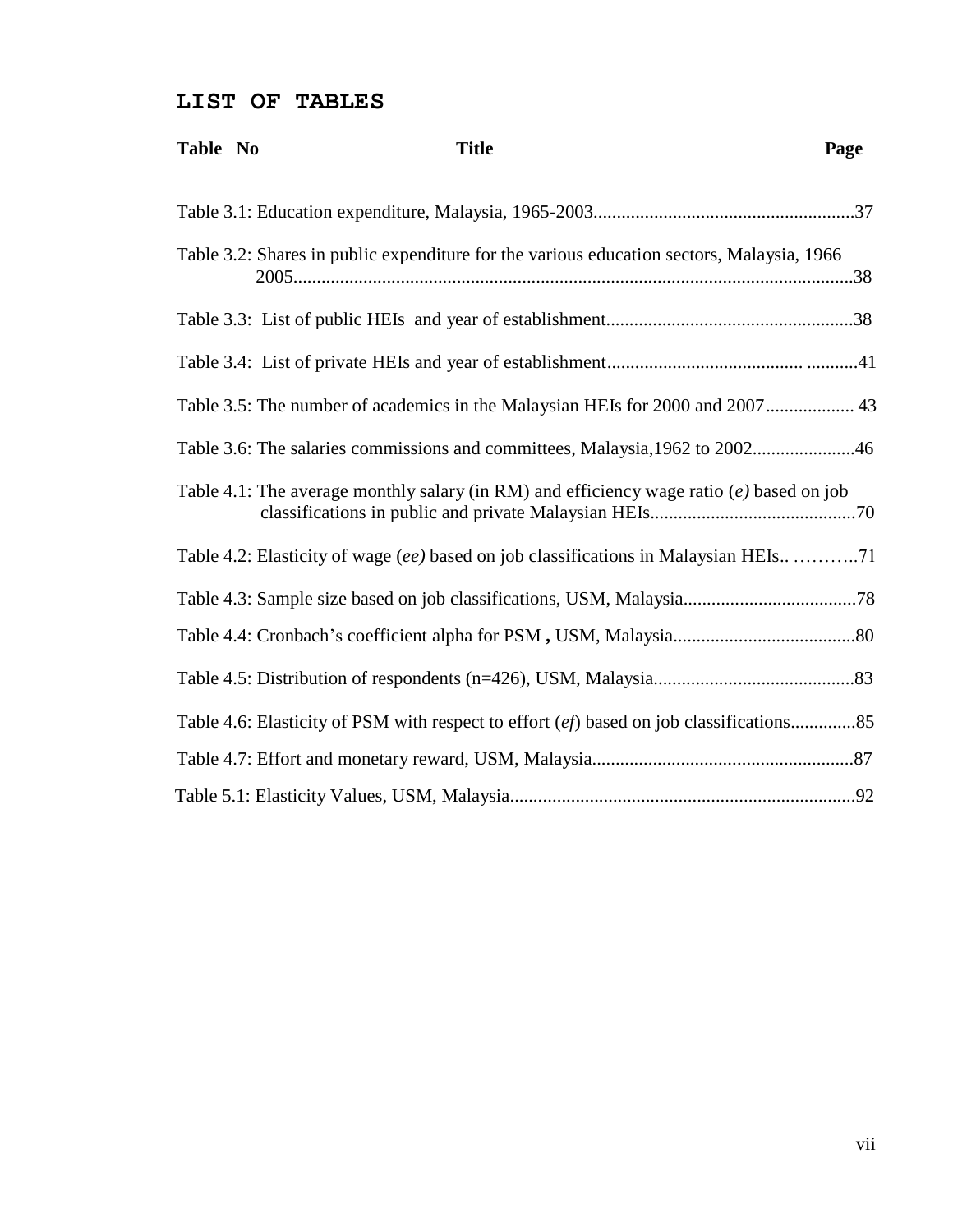#### **LIST OF FIGURES**

| Figure No | <b>Title</b>                                                                      | Page |
|-----------|-----------------------------------------------------------------------------------|------|
|           |                                                                                   |      |
|           |                                                                                   |      |
|           |                                                                                   |      |
|           |                                                                                   |      |
|           |                                                                                   |      |
|           | Figure 3.2: Economic and education development in Malaysia (1958–2005)33          |      |
|           | Figure 3.3: Total government education allocation, Malaysia, 1966–200536          |      |
|           | Figure 3.4: Basic monthly salary (in RM) for academics in Malaysian public HEIs57 |      |
|           |                                                                                   |      |
|           |                                                                                   |      |

#### **LIST OF ABBREVIATIONS**

| <b>Association of Commonwealth Universities</b> |
|-------------------------------------------------|
|                                                 |

- APA Academic Performance Audit
- CCR Cabinet Committee Report
- CUEPACS Congress of Unions of Employees in the Public and Civil Services
- DJC Departmental Joint Council
- DS Salary scheme for academics in the Malaysian public HEIs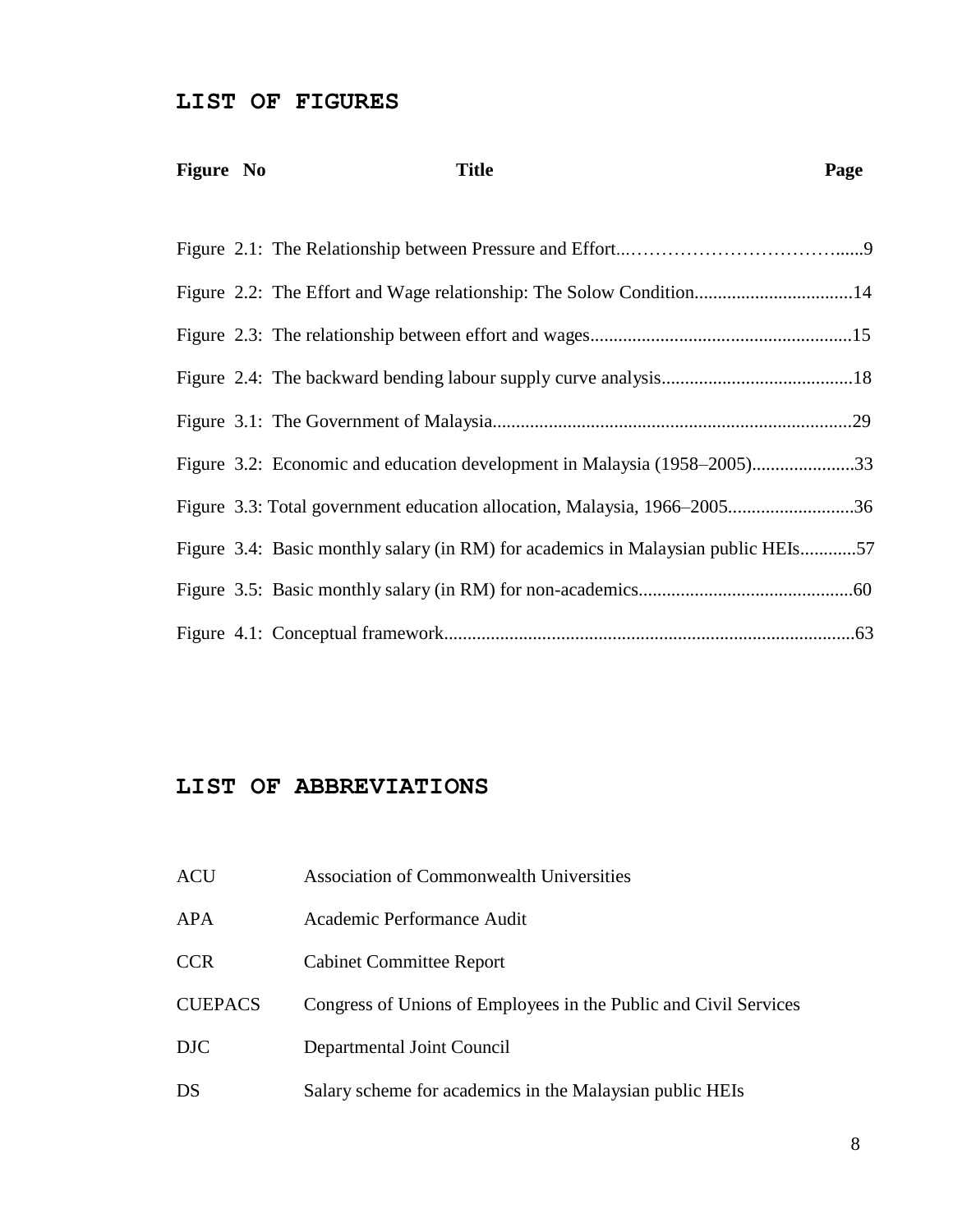- DU Salary scheme for academics (medical) in the Malaysian public HEIs
- GDP Gross Domestic Product
- EPU Economic Planning Unit
- HEIs Higher Education Institutions
- MAMPU The Malaysia Administrative Modernisation and Management Planning Unit
- MEF Malaysia Employers Federation
- MOHE Ministry of Higher Education
- MQA Malaysia Quality Accreditation
- MRS Malaysia Remuneration System
- NEP New Economic Policy
- NJC National Joint Council
- NRS New Remuneration System
- OECD Organisation for Economic Cooperation and Development
- PSD Public Service Department
- PSM Public Service Motivation
- PSNRS Public Service New Remuneration Scheme
- PSC Public Service Commission
- APEX The Accelerated Programme for Excellence
- SETARA Rating System for Malaysian HEIs
- USM Universiti Sains Malaysia